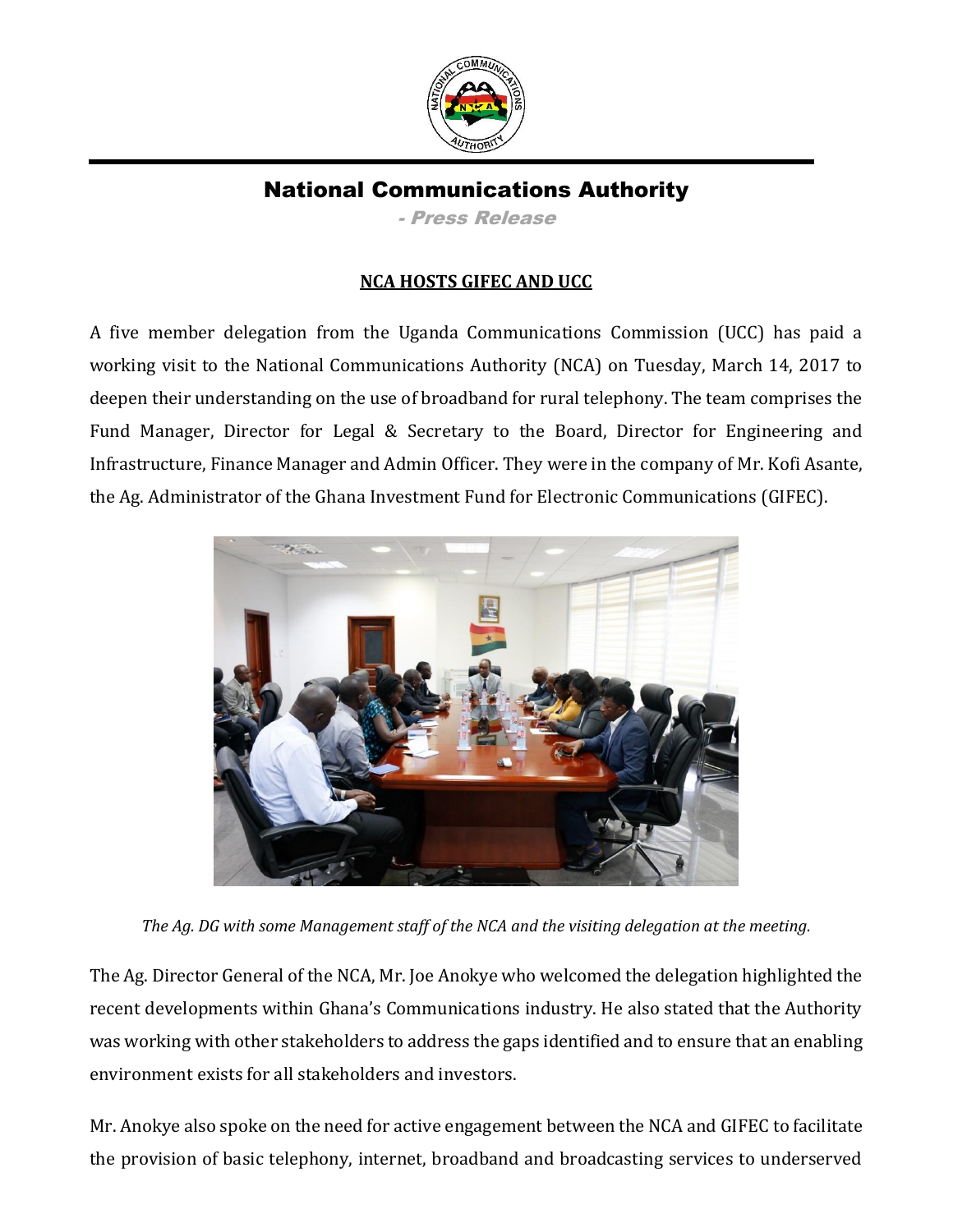communities. Among other things discussed was the use of spectrum in the era of new technologies especially with the on-going Digital Migration.

Mr. Kofi Asante thanked the NCA for hosting them and their delegation from Uganda. He stated that the vision of the GIFEC is to bridge the digital divide between the served and unserved/underserved communities in Ghana, they will strongly cooperate with NCA to achieve their objectives.



*Mr. Kofi Asante of GIFEC (left) interacting with Mr. Anokye (right).*



*The Ag. Director General, NCA in a group picture with the delegation.*